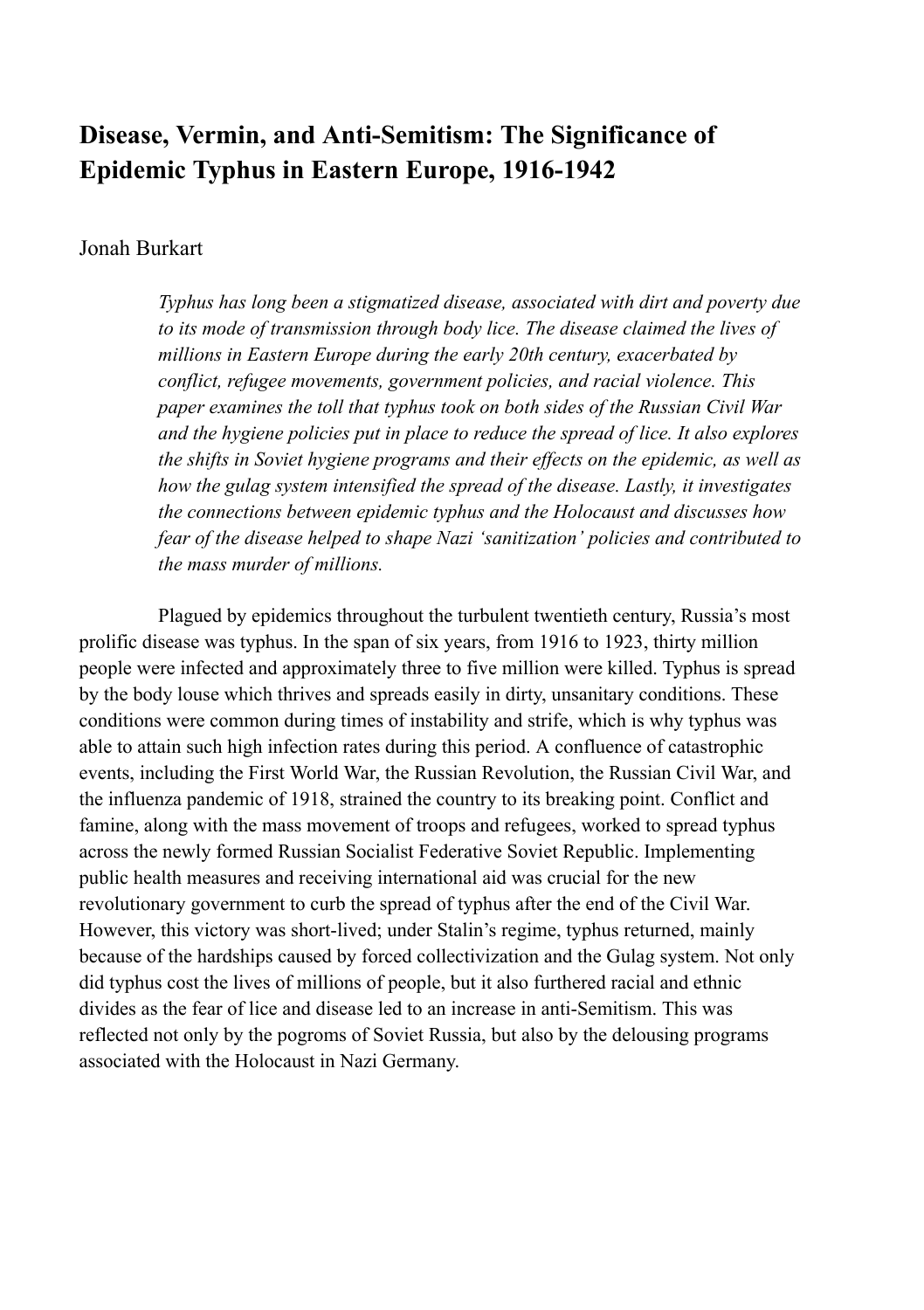13

#### | *The Ascendant Historian*

Epidemic typhus is caused by the *Rickettsia prowazekii* bacteria and is transmitted to human beings by the body louse *Pediculus humanus corporis*. <sup>47</sup> The bacteria grow in the gut of the louse and are excreted through their feces. When the louse bites the human host, the bites become itchy, and the process of scratching rubs the infective louse feces into the abraded skin, penetrating the body and infecting the new human host. Although the disease cannot move from person to person itself, the body louse acts as the vector, and spreads the *R. prowazekii* bacteria between human hosts via close contact such as prolonged skin contact, hair contact, or through sharing infected bedding or clothes.<sup>48</sup> These modes of transmission are exactly what makes typhus prevalent during periods of conflict. During Russia's Civil War, troop trains and refugee caravans criss-crossed the nation, spreading the disease much further than it would have been able to during times of stability and peace. Epidemic typhus causes body rash, intense fever, nausea, and its complications can cause gangrene, pneumonia, kidney failure, coma, and heart failure.<sup>49</sup> On average, epidemic typhus has a mortality rate of about 40%, but that would most certainly have been higher during the Russian epidemic as there was a scarcity of resources for treatment. Despite a concentrated international effort to create a vaccine for typhus between 1918 and 1920, one was never created during this period.<sup>50</sup> Although there have been several attempts at creating a vaccine since, there remains no effective vaccine available for epidemic typhus even today.<sup>51</sup> Typhus can now be treated with antibiotics, but in the early twentieth century there were no treatment options available apart from good nursing and supportive care -- neither of which could be provided during the Civil War.

Typhus was not a new disease in Russia and numerous epidemics of the louse borne disease had plagued the country throughout its history. Typhus had been a major factor during several wars in Russia, including the Seven Years War, the Napoleonic Wars, and finally on the Eastern Front during the First World War. The typhus epidemic began in Russia in 1916 amongst the military, and by 1917 had started to become a serious problem amongst the civilian population.<sup>52</sup> Following the Bolshevik October Revolution in 1917,

50 Irwin, "The Great White Train," 91.

<sup>47</sup> Yassina Bechah et al., "Epidemic Typhus," *The Lancet Infectious Diseases* 8, no. 7 (2008): 418.

https://www-sciencedirect-com.ezproxy.library.uvic.ca/science/article/pii/S1473309908701 506?via%3Dihub

 $48$  Bechah et al., "Epidemic Typhus," 418.

<sup>49</sup> Julia Irwin, "The Great White Train: Typhus, Sanitation, and U.S. International Development during the Russian Civil War," *Endeavour (New Series)* 36, no. 3 (2012): 90. https://sites.bu.edu/revolutionaryrussia/files/2013/09/The-Great-White.pdf

<sup>52</sup> Clara Councell, "War and Infectious Disease," *Public Health Reports (1896)* 56, no. 12 (1941): 551. <sup>51</sup>"Epidemic Typhus," CDC, 2020. https://www.cdc.gov/typhus/epidemic/index.html

https://www-jstor-org.ezproxy.library.uvic.ca/stable/4583663?pq-origsite=summon&seq=1 #metadata\_info\_tab\_contents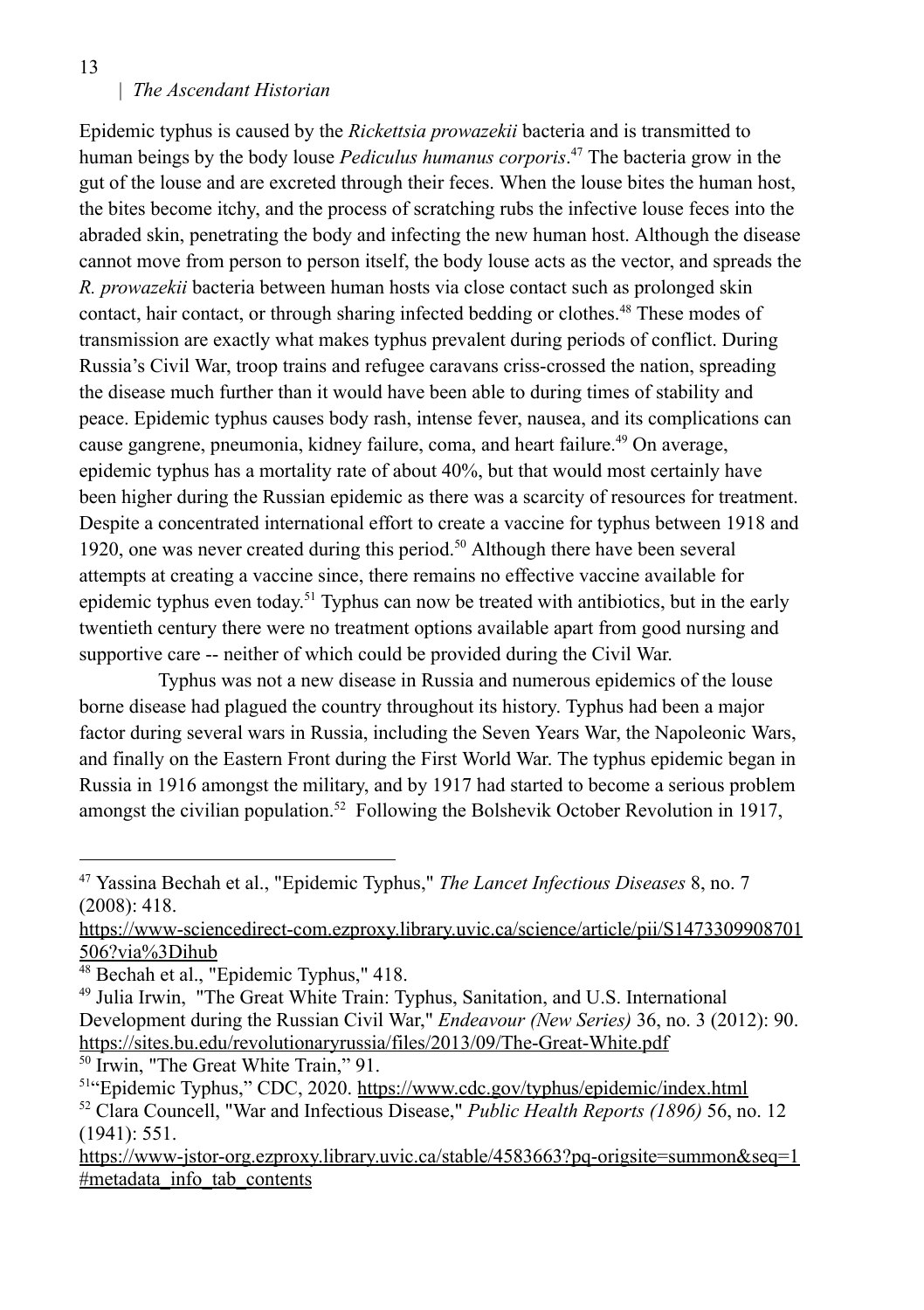anti-Bolshevik forces coalesced under the leadership of Admiral Alexander Kolchak, who assumed command of the many different army groups scattered across the vast nation.<sup>53</sup> The leaders of the armies were made up of high-ranking officials from the Imperial Army still loyal to Emperor Nicholas II, including Anton Denikin, Yevgeny Miller, and Nikolai Yudenich.<sup>54</sup> These forces became known as the White Army, and they established themselves on the peripheries of the country over 1918. The Whites began to launch attacks on the new Soviet government, which by this time had fielded its own military, the Red Army, and had appointed Leon Trotsky as its commander. <sup>55</sup> As the two groups went to war, the conflict pushed typhus cases to hitherto unseen levels: the movement of troops, hospital trains, and the dislocation of millions fleeing the occupying armies provided the perfect transmission routes for lice. Figure 1 shows the growth of typhus cases over the Civil War period, and as a testament to the unprecedented spread the graph must be expressed in logarithmic scale.



Figure 1. Epidemic typhus cases in Europe 1877-1936.

Source: Patterson, "Typhus and its Control in Russia, 1870-1940."

Thriving off the discord created by the conflict, typhus ravaged both sides. Although the White Army did not properly record any sort of data on the reach of typhus in their lines, it is estimated that they suffered equal -- if not greater -- losses than the Red Army.<sup>56</sup> Soviet demographers estimated that from 1918 to 1920 there were at least 573,000

<sup>54</sup> John Swettenham, *Allied Intervention in Russia 1918-1919: And the Part Played by Canada,* Vol. 4;4, (London; New York;: Routledge, Taylor & Francis Group, 2017), 17. https://doi-org.ezproxy.library.uvic.ca/10.4324/9781315208947 https://www-fulcrum-org.ezproxy.library.uvic.ca/concern/monographs/6w924c269

<sup>53</sup> Jonathan Smele, *Civil War in Siberia: The Anti-Bolshevik Government of Admiral Kolchak, 1918-1920* (Cambridge: Cambridge University Press, 2009), 2-3.

<sup>55</sup> Swettenham, *Allied Intervention in Russia 1918-1919,* 17-18.

<sup>56</sup> David Patterson, "Typhus and its Control in Russia, 1870–1940," *Medical History* 37, no. 4 (1993): 376.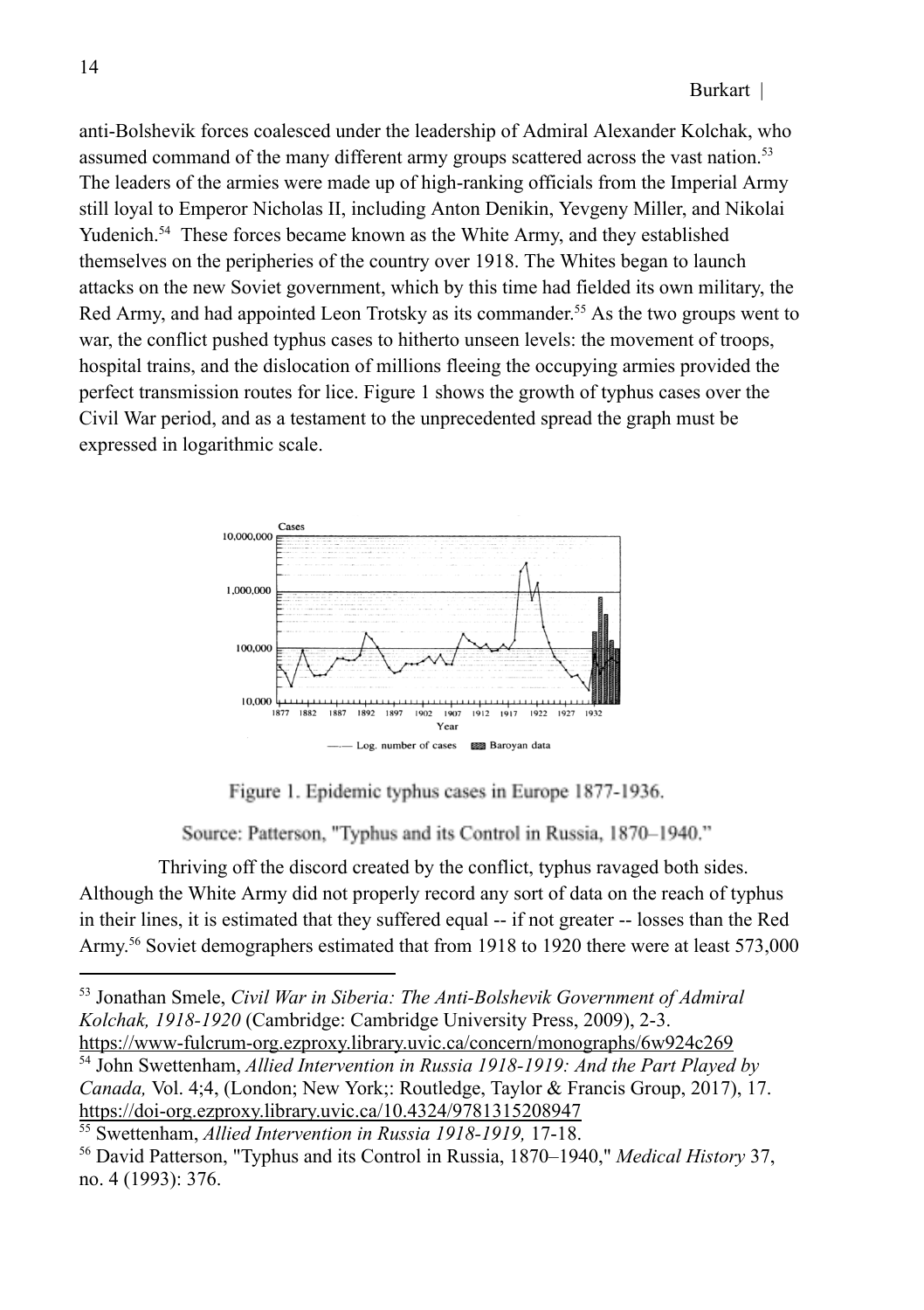| *The Ascendant Historian*

typhus cases in the Red Army, resulting in approximately 100,000 deaths.<sup>57</sup> Due to the attrition being leveled upon the armies, both belligerents realised that delousing and hygiene practices would be crucial to their ability to remain in the war. The hygiene strategy of the Red Army included building hundreds of bathing and disinfection stations along railways and near the front lines with attached delousing teams.<sup>58</sup> The system succeeded in exterminating massive amounts of lice; in the accounts of some Soviet doctors visiting the delousing stations, a "two inch layer of dead lice covered the floor" after the procedure.<sup>59</sup> The White Army groups spread out around the fringes of the country were not faring much better in their battle against the lice. As historian Paul Weindling writes of the situation in the White Army, "a hospital train was characterized as a 'train of death' as its passengers starved, infected one another, and were overwhelmed by vermin and filth."<sup>60</sup> Unlike the Soviets, however, the White Army was not left alone in this conflict. During the years following 1918, the White Army was supported by the military intervention of the Allies of the Great War, which included Great Britain, France, Japan, the United States, and many other nations.

The spread of disease and the scale of the epidemic provided the Western Allies with an excuse to intervene on behalf of the White Army, with leaders such as Winston Churchill stating that the world was threatened by:

> "a poisoned Russia, an infected Russia, a plague-bearing Russia, a Russia of armed hordes smiting not only with bayonet and with cannon, but accompanied and preceded by the swarms of typhus bearing vermin which slay the bodies of men, and political doctrines which destroy the health and even the soul of nations."<sup>61</sup>

This statement demonstrates not only fears of a spreading epidemic, but the Western fears of socialism, as these leaders believed that the success of the Bolshevik Revolution in Russia would inspire revolutions around the world, undermining the hegemony of the capitalist powers. Although there existed some fear of the typhus epidemic spreading further into Europe, the main reason for the Allied intervention in the Civil War was to restore a Russian government, which would rejoin the fight against the Central Powers. Lenin's Bolshevik government had signed the Treaty of Brest Litovsk with

https://www.ncbi.nlm.nih.gov/pmc/articles/PMC1036775/?tool=pmcentrez&report=abstrac

15

t

<sup>&</sup>lt;sup>57</sup> Patterson, "Typhus and its Control in Russia," 376.

<sup>58</sup> Ibid., 380.

<sup>59</sup> Ibid.

<sup>60</sup> Paul Weindling, *Epidemics and Genocide in Eastern Europe, 1890-1945* (New York;Oxford;: Oxford University Press, 2000), 150. DOI:

<sup>10.1093/</sup>acprof:oso/9780198206910.001.0001

<sup>61</sup> Weindling, *Epidemics and Genocide in Eastern Europe,* 150.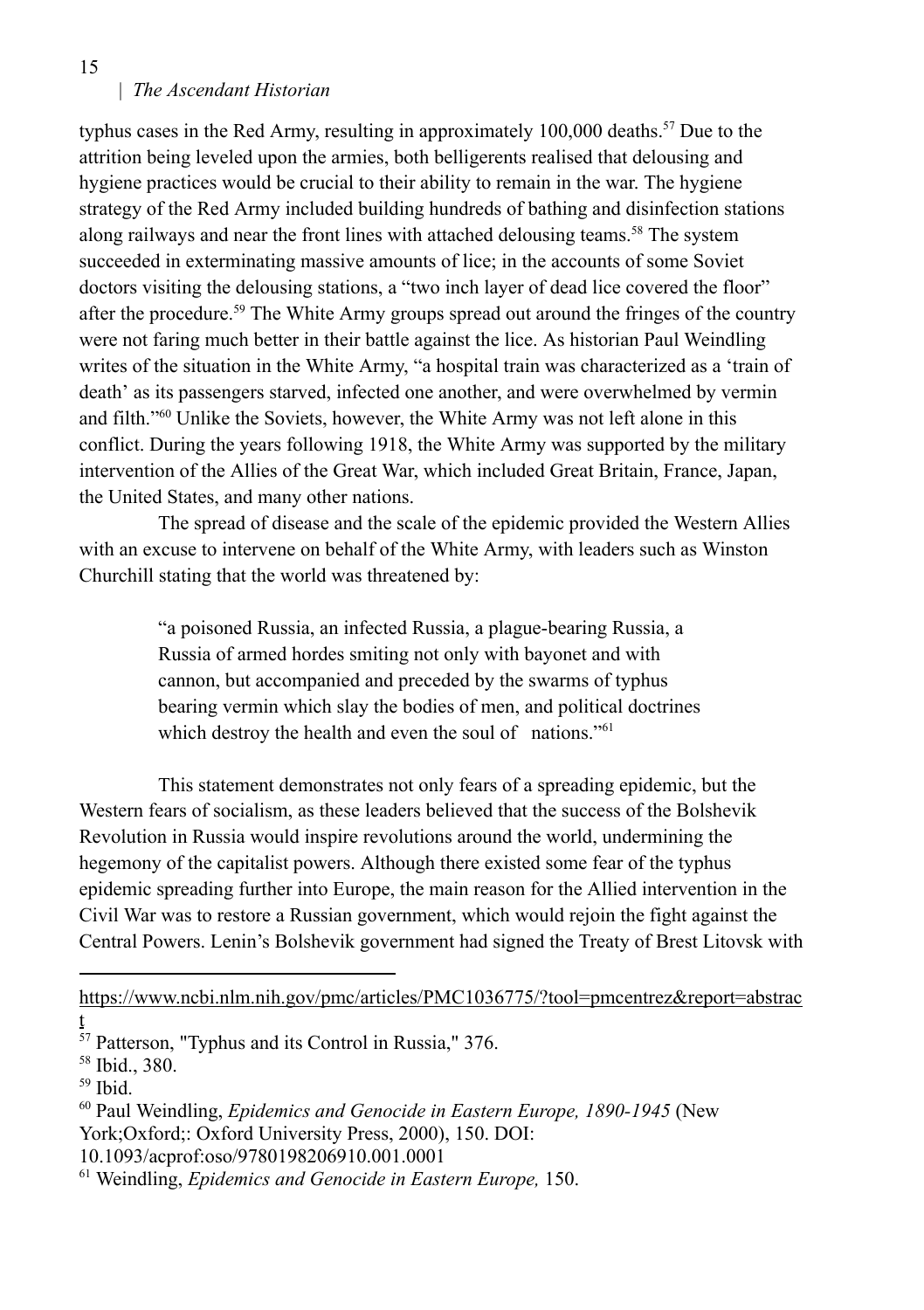Germany on May 3, 1918, which removed them from the conflict and alleviated some pressure on the Bolsheviks, but it also freed Germany to focus their forces against the Allies on the Western Front. Churchill also further compared Bolshevism to a disease, declaring that "Lenin was sent into Russia by the Germans in the same way that you might send a phial containing a culture of typhoid or of cholera to be poured into the water supply of a great city."<sup>62</sup> The Allies provided not only military support to the White Army, but also medical aid. The Americans set up numerous field hospitals and typhus isolation wards along the White Army lines, intent on trying to stamp out the disease which crippled military efficiency. The United States even developed a mobile sanitary train, which was intended to be able to bring disinfecting supplies across Siberia and would also act as a mobile delousing station.<sup>63</sup> Within these typhus hospitals and trains, disinfectant teams would spray the ward with chemicals such as sulphur and carbolic acid, and even hydrogen cyanide.<sup>64</sup> Typically, disinfection by use of steam was the most common method and was widely employed by both Whites and Reds on clothes, linens, and people. The disinfection teams in the American hospitals shaved and bathed patients, burned infected mattresses, and sterilized clothes and bedding as well, if possible.<sup>65</sup> With American help, the newly established nation of Estonia was able to bring the typhus epidemic under control within their borders, but Allied victories in the war on lice stopped there.<sup>66</sup> Although the typhus epidemic did not decide the outcome of the Civil War and ultimately led to great losses on both sides, it is certain that the disease had a large role in

weakening the White Army forces and leading to Admiral Kolchak's eventual defeat.

Revolutionary leader Vladimir Lenin and the new Bolshevik government recognized that the survival of the Revolutionary state depended on their ability to control the typhus epidemic. Lenin famously declared, "socialism must defeat the louse or the louse will defeat socialism."<sup>67</sup> The Soviet hygiene system was largely an extension of their Civil War epidemic strategy, but now it was able to focus their efforts away from the military and towards their citizens. Recognizing the role of the railways in the spread of typhus, the Soviets took special care of trains coming in and out of Moscow by disinfecting around 40-50,000 passengers per day, as well as adding disinfection stations along the railways throughout the country.<sup>68</sup> One key element of Soviet epidemic control was the *banya*, or traditional Russian public bathhouse. Although most of these bathhouses had either fallen into disrepair in recent decades or had been co-opted by the wealthy

<sup>62</sup> Weindling, *Epidemics and Genocide in Eastern Europe,* 150.

<sup>63</sup> Irwin, "The Great White Train," 91.

<sup>64</sup> Patterson, "Typhus and its Control in Russia," 380.

<sup>65</sup> Ibid.

<sup>66</sup> Ibid., 375.

<sup>67</sup> Ethan, Pollock, *Without the Banya we would Perish: A History of the Russian Bathhouse* (New York, NY: Oxford University Press, 2019), 140. DOI:

<sup>10.1093/</sup>oso/9780195395488.001.0001

<sup>68</sup> Patterson, "Typhus and its Control in Russia," 380.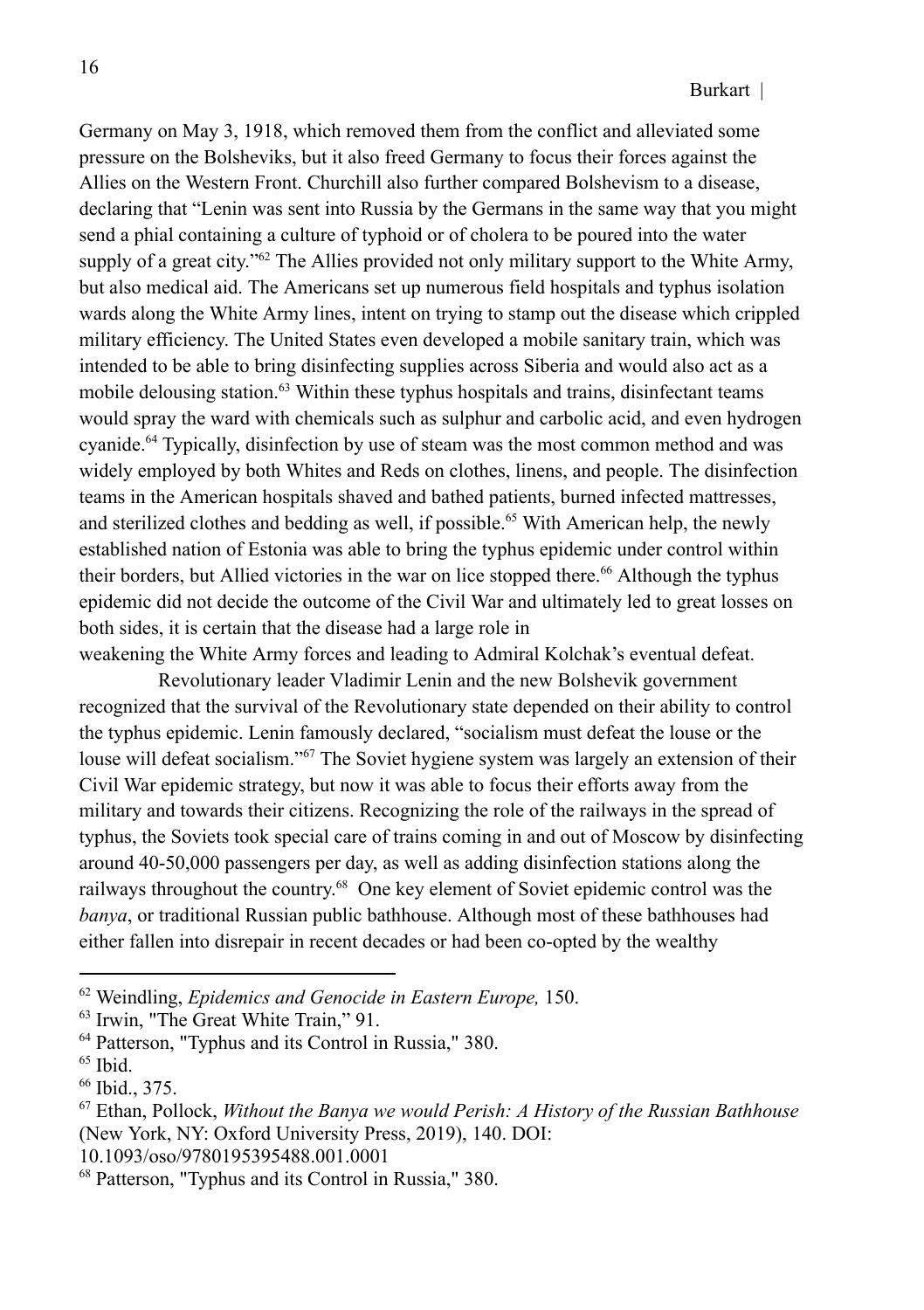# | *The Ascendant Historian*

aristocrats under the tsar, they provided the perfect opportunity for the Soviets to widen their disinfection program.<sup>69</sup> The Soviets had began the push to construct more *banyas* for the citizens of the Russian Socialist Federative Soviet Republic by 1919, and in September of 1920 Lenin passed a decree with the purpose of "decisively fighting epidemics of typhus and relapsing fever and with the goal of widely disseminating to the population the means to attain cleanliness."<sup>70</sup> The banyas were overseen by the People's Commissariats of Interior and Health, who were tasked with attracting as many people as possible, and was achieved through propaganda.<sup>71</sup> Posters such as Figure 2 equate the White Army and its leaders to parasites, as a Lenin-like figure carrying Red Cross supplies warns his comrades of the new enemy, typhus, and encourages the population to bathe and sanitize their clothing. Figure 3 depicts a scene at a *banya*, emphasising the dangers of dirt and parasites, and reads that "Dirt is the source of illness: wash in the banya and change clothes no less often than one time a week." The *banya* strategy helped to encourage cleanliness amongst the Russian people, but Lenin's government was still attempting to deal with the economic turmoil caused by the revolution and other conflicts and looked to the international comm community for help.





Figure 2. "The Red Army has Scattered the White Parasites - Yudenich, Denikin, Kolchak. A New

Figure 3. "Dirt is the Source Of Illness: Wash in the Banya and Change Clothes No Less Often Than One Time

17

<sup>69</sup> Pollock, *Without the Banya we would Perish, 131.*

<sup>70</sup> Ibid., 141.

<sup>71</sup> Ibid.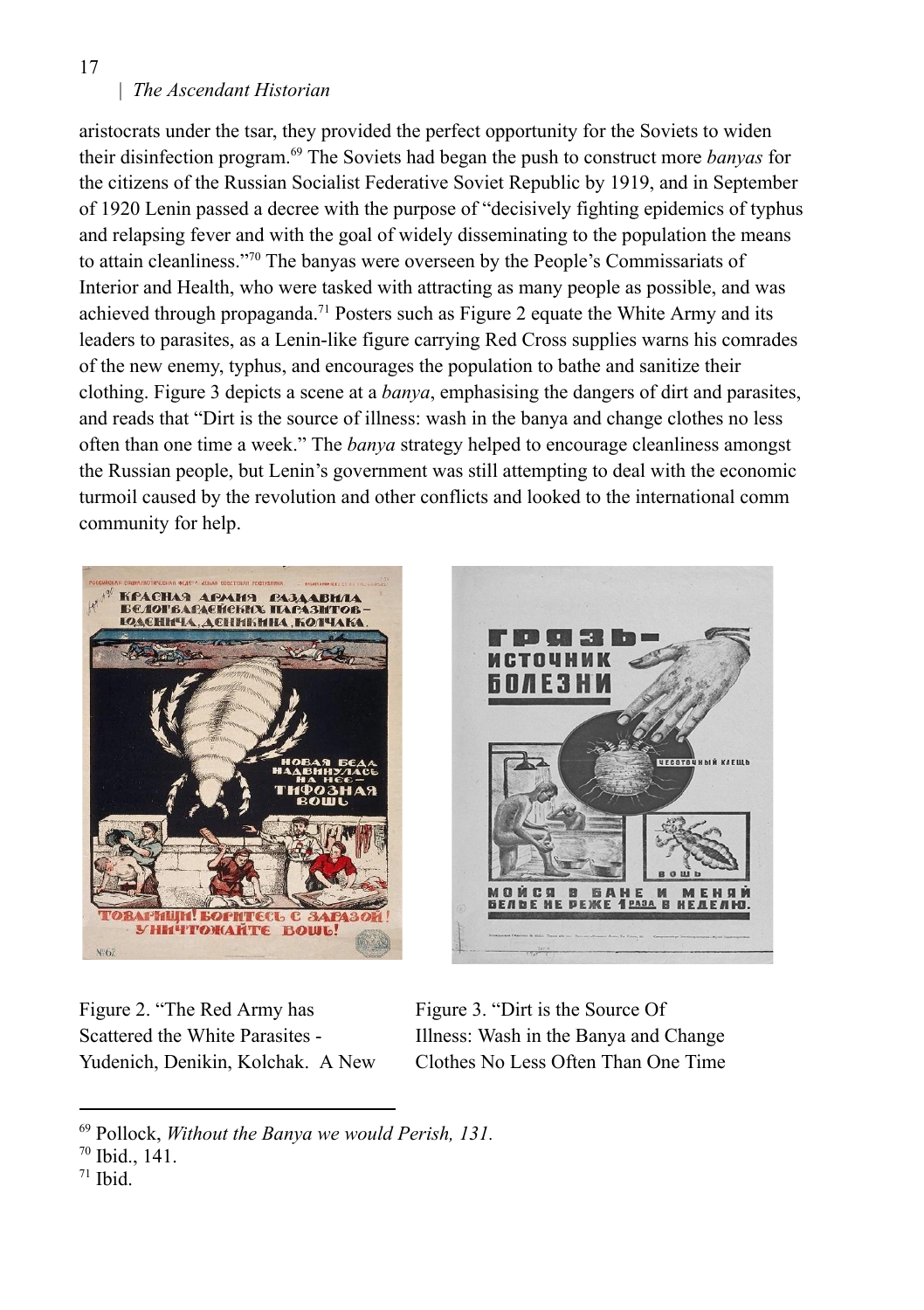Calamity has Taken Over - Lice Carrying Typhus! Comrades! Fight this Infection! Destroy the Louse!" (1921) Source: The Wellcome Library.

a Week." (1931) Source: Ethan Pollock, *Without the Banya We Would Perish: A History of the Russian Bathhouse.*

In dealing with the typhus epidemic, the Soviets avoided making public international pleas for aid, as the capitalist Allied powers might perceive Russia as weak and attempt another intervention.<sup>72</sup> Instead, Lenin calculated that Russia's best chance for foreign aid would come from the newly established socialist government in the Weimar Republic. The Bolsheviks began to make overtures towards the more sympathetic German government, and soon a German-Soviet medical relationship was formed.<sup>73</sup> Although many in Germany at the time saw this as a noble mission which could reinvigorate and energize the German spirit from the trauma of defeat in the Great War, historian Paul Weindling believes that there may have been ulterior German motives behind the nation's agreement to provide aid. Weindling argues that "epidemic prevention became an extension of right-wing politics to resurrect a German racial state," and that behind the thin veneer of salvation lay the hidden agenda of expanding German *Lebensraum* in the East.<sup>74</sup> Whether or not this was the true objective, medical supplies provided by the German Red Cross were gratefully received in Russia as they looked towards curbing the spread of the epidemic.

With the implementation of the *banya* system and the arrival of foreign medical aid, typhus cases began to steadily decline in the country. The biggest factor for this was the cessation of conflict and a return to relative stability. This victory over the disease proved to be short-lived, however, as cases started to rise dramatically once again after 1931. The reason for this sudden return of typhus is attributed to the famines and instability caused by Stalin's forced collectivization and Gulag systems. Although Soviet reports to the League of Nations Health Organization did announce a sizable increase in typhus cases, it is likely that these numbers were severely underreported. Reported cases remained in the range of 40-80,000 per year between 1931 and 1937, when the USSR stopped reporting infection rates to the League of Nations. Reports published in the 1960s indicate that typhus cases were well over 200,000 in 1932 and got even as high as over 800,000 in

 $72$  Despite the risk of revealing the true extent of Russia's desperation, and although not a member of the League of Nations until 1934, the Soviets continued to report epidemic typhus cases to the League of Nations Health section throughout the Civil War period and beyond until 1937, two years before they were kicked out of the organization. For more information, see Patterson, "Typhus and its Control in Russia."

<sup>73</sup> Weindling, *Epidemics and Genocide in Eastern Europe,* 155.

<sup>74</sup> Weindling, *Epidemics and Genocide in Eastern Europe,* 155-156.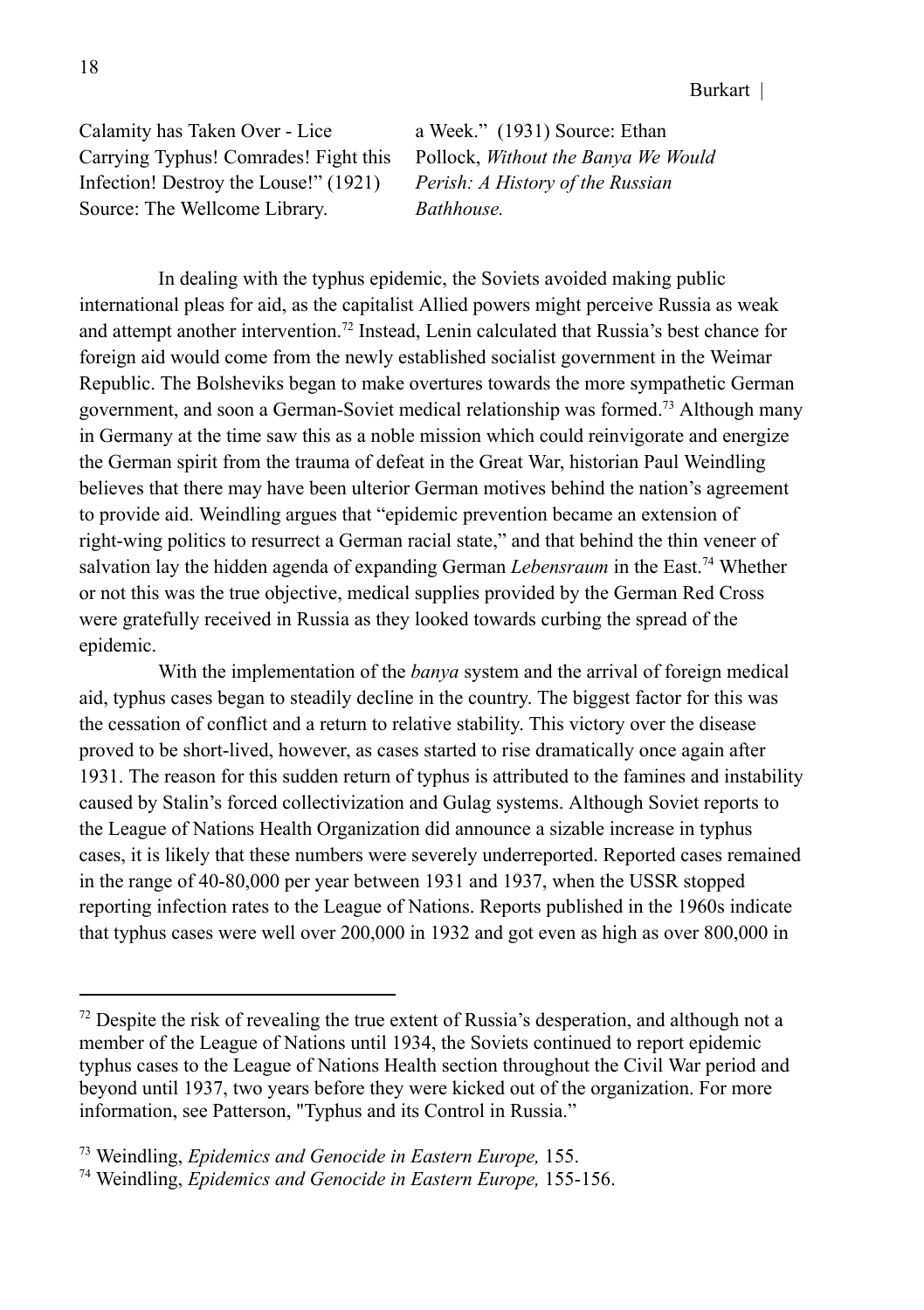| *The Ascendant Historian*

1933, as is demonstrated by the bars labelled Baroyan data in Figure  $1^{75}$  As was the case during the Civil War, Stalin's forced collectivization campaign caused widespread destitution and depravity, and typhus thrived in the chaos of famines and forced dislocation of peasants. Peasants who refused to adapt to the collectivization were detained and deported to exile settlements or into forced labour camps known as Gulags, where disease and starvation ravaged the interned population. Within these Gulags, Soviet scientists conducted medical experiments and research on the prisoners, studying the effects of illnesses which afflicted both the camp and civilian populations.<sup>76</sup> These included nutritional deficiencies, scurvy, tuberculosis, and of course, typhus. Although the experiments in the Russian Gulags do not seem to have been as intent upon lethality as those conducted in Nazi Germany, they echoed contemporary research being conducted in the United States on vaccine efficacy and disease transmission.<sup>77</sup> Soviet doctors chose to study the clinical effects of disease on the prisoner populations rather than provide aid. Despite the poverty and suffering experienced in the countryside under Stalin's reign, epidemic typhus never again reached the levels it had during the 1917-23 period, most likely because of the continued success of the *banya* and disinfection strategies, as well as the presence of a much more stable government.

Epidemic typhus caused widespread suffering and death, but it also deeply changed cultural views, deepening racial and ethnic divides in Russia and beyond. Typhus and other louse-borne diseases spread terror throughout Eastern Europe. This fear stemmed not from the insects themselves, but rather from those who were perceived to be carriers of lice, namely refugees and Jewish peoples. At the height of the epidemic, as millions of people died of disease, hygienic campaigns and propaganda depicted lice and other parasites as terrifying, monstrous enemies of humanity. Over time, this fear of lice began to merge with anti-Semitism, and Jews around the world were increasingly identified as transmitters of the parasites. In Russia, delousing procedures were incorporated into the vicious pogroms<sup>78</sup> which had intensified during the Civil War, with thousands of these riots

19

<sup>75</sup> Patterson, "Typhus and its Control in Russia," 381.

<sup>76</sup> Golfo Alexopoulos, "Medical Research in Stalin's Gulag," *Bulletin of the History of Medicine* 90, no. 3 (2016): 363-393.

https://muse-jhu-edu.ezproxy.library.uvic.ca/article/634472/pdf

 $\frac{77}{10}$  Numerous studies and experiments concerning the spread of infectious disease and vaccine tests were conducted on prison populations and vulnerable minorities in the United States during this time, such as the Tuskegee Syphilis Study, and Jonas Salk's development of the polio vaccine at the Polk State School for the Retarded and Feeble-minded. For more information, see "The U.S. Public Health Service Syphilis Study at Tuskegee," https://www.cdc.gov/tuskegee/timeline.htm and "The Salk polio vaccine: A medical miracle turns 60,"

https://www.cbsnews.com/news/the-salk-polio-vaccine-a-medical-miracle-turns-60/

 $78$  A Russian term for violent riots against ethnic or religious minorities, especially of Jewish people, with the aim of killing or driving out the victims.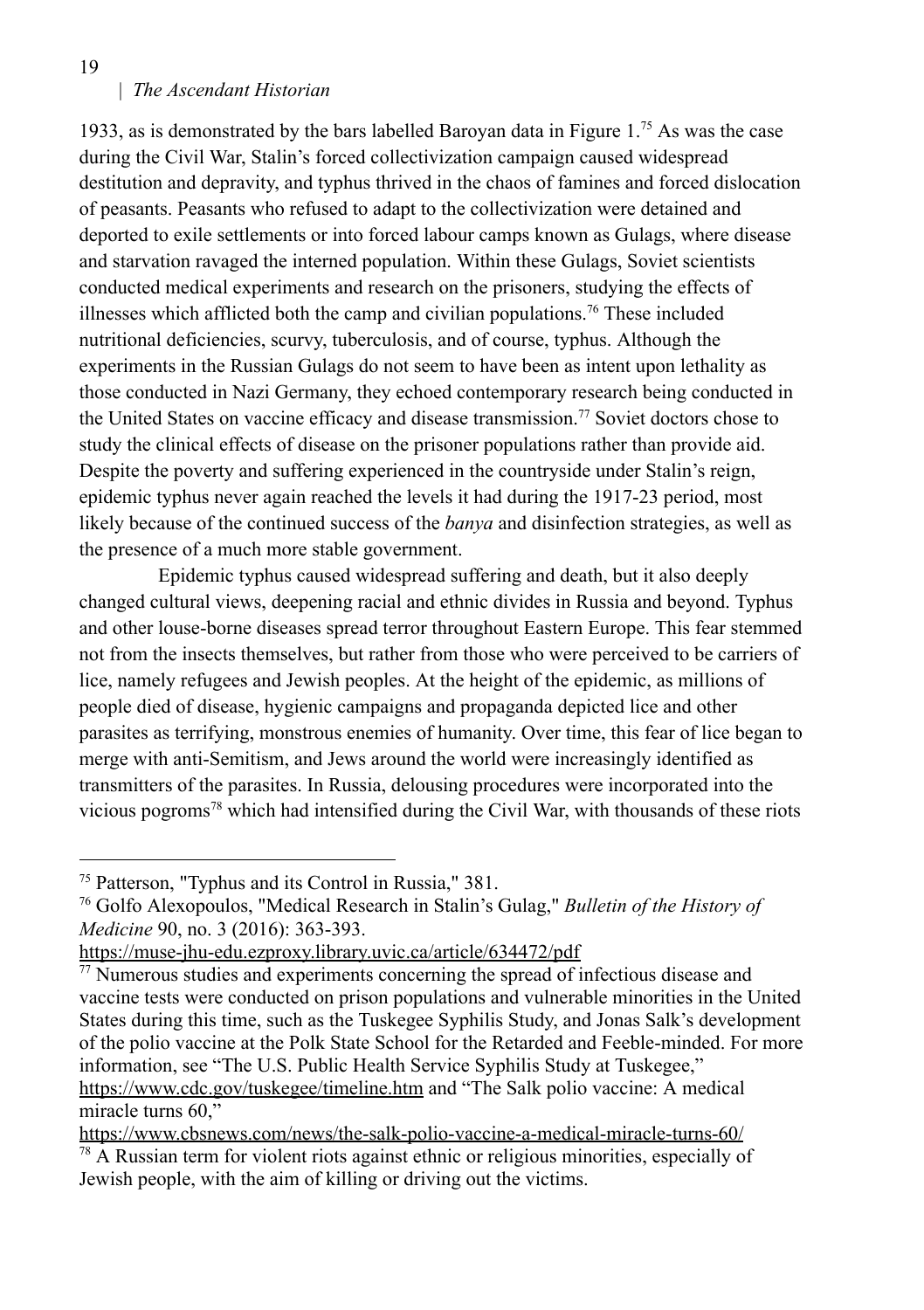taking place in Ukraine in 1918-1919 alone.<sup>79</sup> Captured Orthodox Jews would have their customary ringlets shaved off, reminiscent of delousing procedures of clearing the body of hair. 80 In the rest of the world, the immigration of Jews and other 'undesirable' peoples became restricted in the early twentieth century, as fears intensified that they would cause epidemics like those seen in Russia.<sup>81</sup> The racialized medicine of this era also developed further the perception of Jewish people as pathogenic beings, and soon the lines between Jewish people and lice began to blur as pseudoscience and the rise of extremism in Europe further dehumanized Jewish people. In Germany, the word *Ungezeifer*, or vermin, began to mean not only pests and insects, but Jewish people as well, reducing them to the status of a parasite.<sup>82</sup> The fear of lice also had a noted role in the Holocaust. The relocation of Jewish populations into the Ghettos and forced labour camps was justified as an 'epidemic control' procedure, as they wished to keep typhus controlled within the Reich.<sup>83</sup> This mass relocation of people into squalid conditions with little to no food caused an explosion of typhus in the ghettos and camps, killing thousands, which was exactly the hope of the Nazi regime as they looked to liquidate the Jewish population.<sup>84</sup> Zyklon B, the infamous chemical agent which was used by Nazi Germany to kill millions of people, started as a hydrogen cyanide-based pesticide used for delousing. In 1940, an outbreak of typhus in the Auschwitz prison camp necessitated the stockpiling of vast amounts of the chemical to try and control the spread of the disease.<sup>85</sup> Anti-typhus measures in the winter of 1941 instigated the next lethal step in the Holocaust, as experiments proved to the camp's leader Rudolph Höss that Zyklon B was a more effective killing agent than carbon monoxide.<sup>86</sup> Millions would perish in gas chambers disguised as showers and disinfection rooms. For Nazi Germany, 'epidemic control' meant destroying the *Ungezeifer*, and the propaganda of the Reich had long since reduced the Jewish people to nothing but vermin in the eyes of the state. This industrialized killing was the culmination of decades of fear, dehumanization, and racialized science which reduced the killing of millions to a matter of semantics, where disinfection and destruction of lice meant the same thing as massacre and genocide.

Epidemic typhus played a significant role in Eastern Europe's early twentieth century, infecting tens of millions in major epidemics which swept across Russia and other

https://pubmed.ncbi.nlm.nih.gov/32923606/

<sup>79</sup> Weindling, *Epidemics and Genocide in Eastern Europe,* 145.

<sup>80</sup> Ibid.

 $81$  Ibid., 8.

<sup>82</sup> Ibid.

<sup>83</sup> L. Stone, et al., "Extraordinary Curtailment of Massive Typhus Epidemic in the Warsaw Ghetto," *Science Advances* 6, no. 30 (2020): 1-2.

<sup>&</sup>lt;sup>84</sup> Stone, "Extraordinary Curtailment of Massive Typhus Epidemic in the Warsaw Ghetto," 3.

<sup>85</sup> Weindling, *Epidemics and Genocide in Eastern Europe,* 300.

<sup>86</sup> Weindling, *Epidemics and Genocide in Eastern Europe,* 300-301.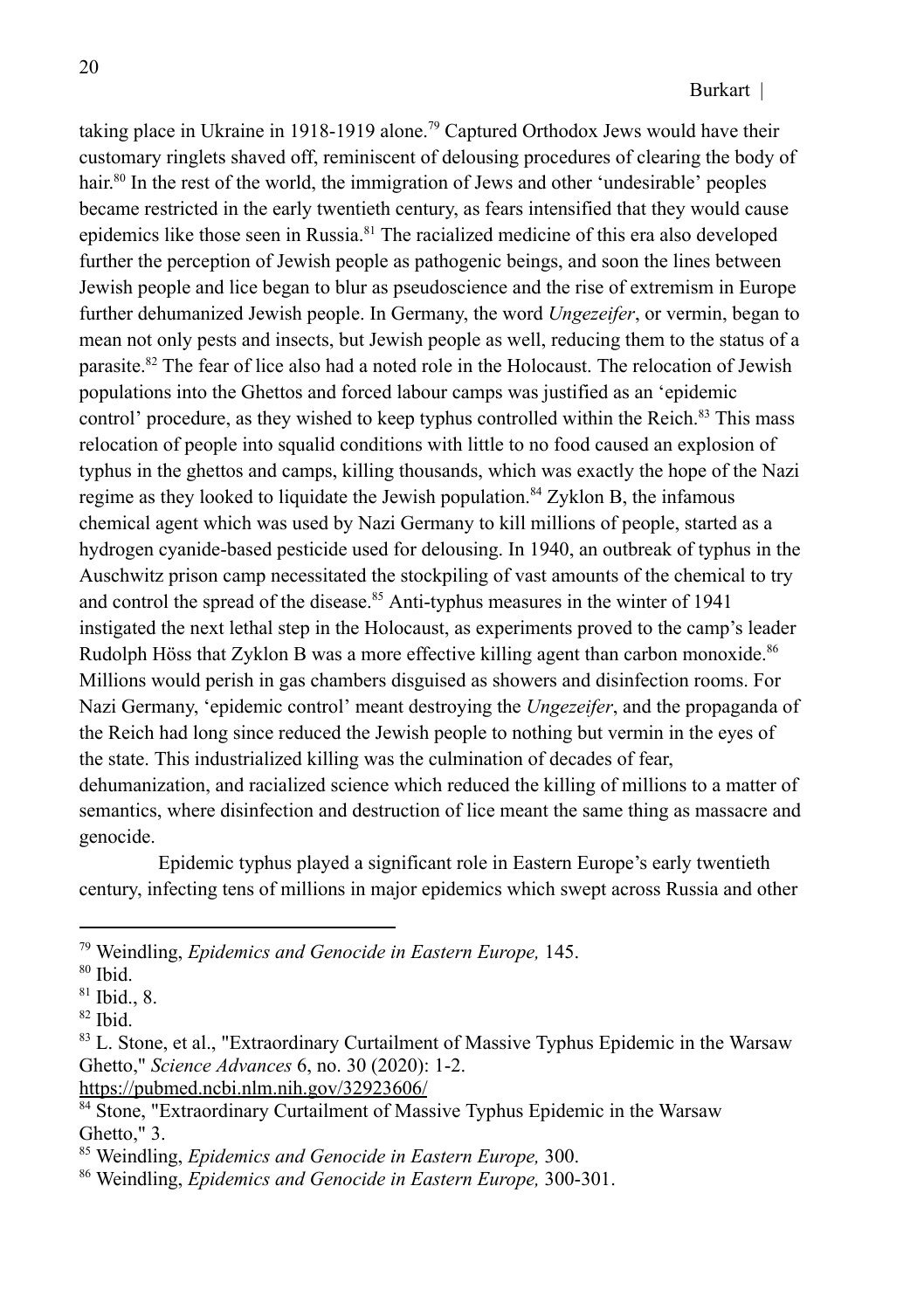21

## | *The Ascendant Historian*

nearby nations. The epidemic began during the chaos of the First World War, and the subsequent series of catastrophic overlapping conflicts created the perfect conditions for mass transmission of typhus and other louse-borne diseases. Typhus seriously affected the course of the Civil War, resulting in hundreds of thousands of deaths and forcing the Red and White Armies to focus resources on treating the sick and disinfecting supplies. Even with the intervention of the Allied powers on behalf of the White Army, the White Army was unable to make any serious progress against the epidemic and in the end was defeated by the Red Army. After the conclusion of the Civil War, the Soviet government was free to focus its attention towards combating the epidemic. The state managed case numbers by implementing disinfection strategies such as building delousing stations along major railways, establishing *banyas*, and encouraging hygienic practices amongst the citizenry. However, the scourge of typhus was not eliminated completely, and case numbers began to increase again during Stalin's push for industrialization and forced collectivization campaigns, as well as in the Gulag, where prisoners were subject to medical experimentation. Racial science and anti-Semitism became increasingly associated with fears of lice and disease as violence against Jewish people became more commonplace. Anti-typhus measures in Nazi Germany played a crucial role in the Holocaust, as epidemic control programs were used as justification for the mass deportation of Jewish people into ghettos and camps. Millions of Eastern Europeans lost their lives to this deadly disease in the first half of the twentieth century. Yet beyond this initial death toll, typhus and related government propaganda spread fear and stigmatization, contributing to the mass murder of millions more.

## **Bibliography**

- Alexopoulos, Golfo. "Medical Research in Stalin's Gulag." *Bulletin of the History of Medicine* 90, no. 3 (2016): 363-393. https://muse-jhu-edu.ezproxy.library.uvic.ca/article/634472/pdf
- Bechah, Yassina, Christian Capo, Jean-Louis Mege, and Didier Raoult. "Epidemic Typhus." *The Lancet Infectious Diseases* 8, no. 7 (2008): 417-426. https://www.sciencedirect.com/science/article/abs/pii/S147330990870150
- Councell, Clara E. "War and Infectious Disease." *Public Health Reports (1896)* 56, no. 12 (1941): 547-573. https://www-jstor-org.ezproxy.library.uvic.ca/stable/4583663?pq-origsite=summ on&seq=1#metadata\_info\_tab\_contents
- CDC. "Epidemic Typhus." 2020. https://www.cdc.gov/typhus/epidemic/index.html
- CDC. "The U.S. Public Health Service Syphilis Study at Tuskegee." 2021. https://www.cdc.gov/tuskegee/timeline.htm